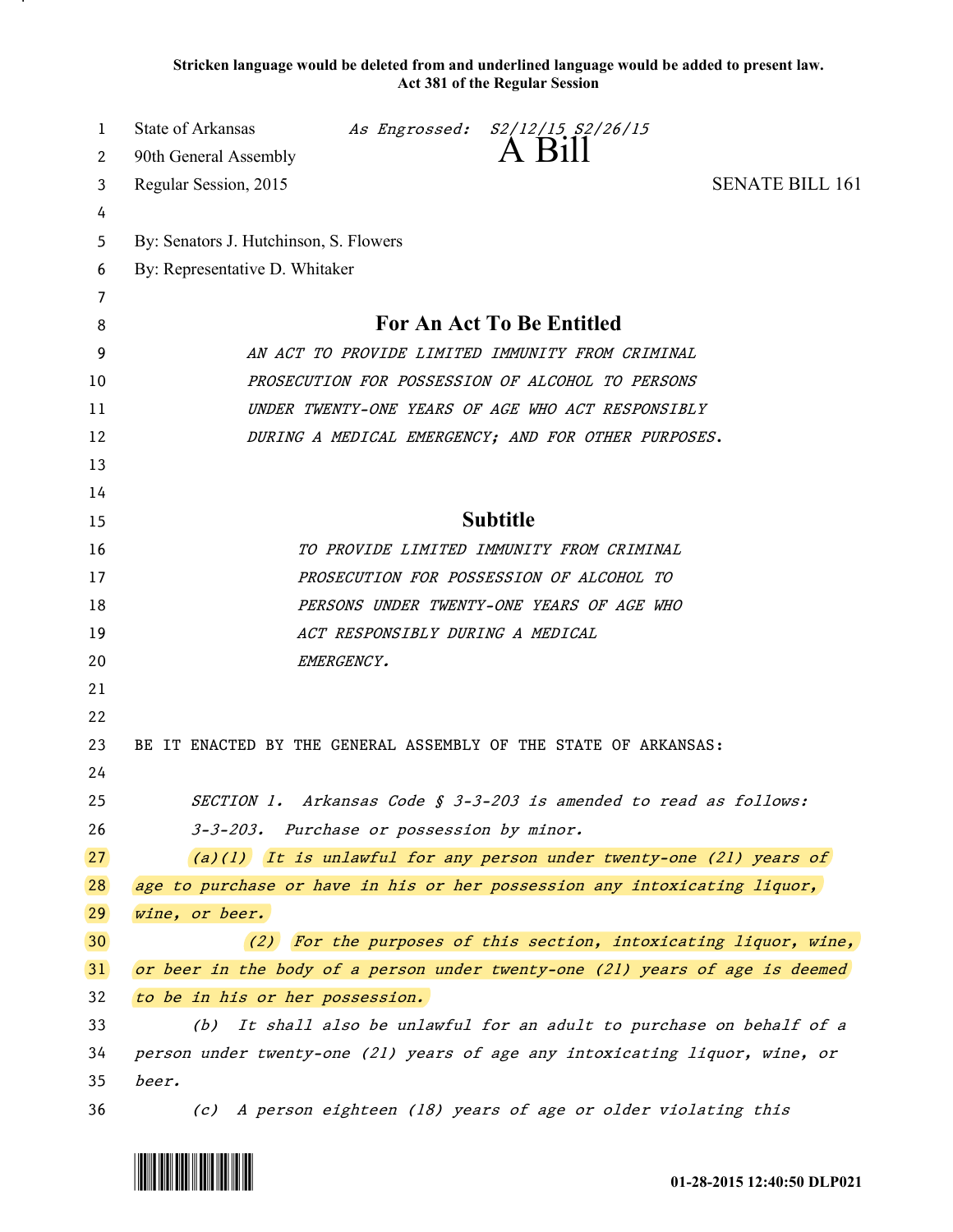section is guilty of a violation and upon conviction shall be subject to a fine of not less than one hundred dollars (\$100) nor more than five hundred dollars (\$500).

 (d) In addition to the penalties provided in this section, the trial judge or magistrate may impose the following penalty or penalties or any combination thereof:

 (1) Require a person eighteen (18) years of age or older but under twenty-one (21) years of age to write themes or essays on intoxicating liquors, wine, or beer; and

 (2) Place a person eighteen (18) years of age or older but under twenty-one (21) years of age under probationary conditions as determined by the court in its reasonable discretion designed as a reasonable and suitable 13 preventive and educational safeguard to prevent future violations of this 14 section by the person.

 (e)(1) In addition to the fine authorized by subsection (c) of this section, at the time of arrest of a person eighteen (18) years of age or older for violation of the provisions of subsection (a) of this section, the arrested person shall immediately surrender his or her license, permit, or other evidence of driving privilege to the arresting law enforcement officer as provided in § 5-65-402.

 (2)(A) The Office of Driver Services or its designated official shall suspend or revoke the driving privilege of the arrested person or shall suspend any nonresident driving privilege of the arrested person, as provided *in § 5-65-402*.

 (B) The period of suspension or revocation shall be based 26 on the offense that caused the surrender of the arrested person's license, permit, or other evidence of driving privilege as described in subdivision 28 (e)(1) of this section and the number of any previous offenses as follows: (i) Suspension for sixty (60) days for a first offense under subsection (a) of this section; (ii) Suspension for one hundred twenty (120) days for a second offense under subsection (a) of this section; and (iii) Suspension for one (1) year for a third or subsequent offense under subsection (a) of this section. (3) In order to determine the number of previous offenses to consider when suspending or revoking the arrested person's driving